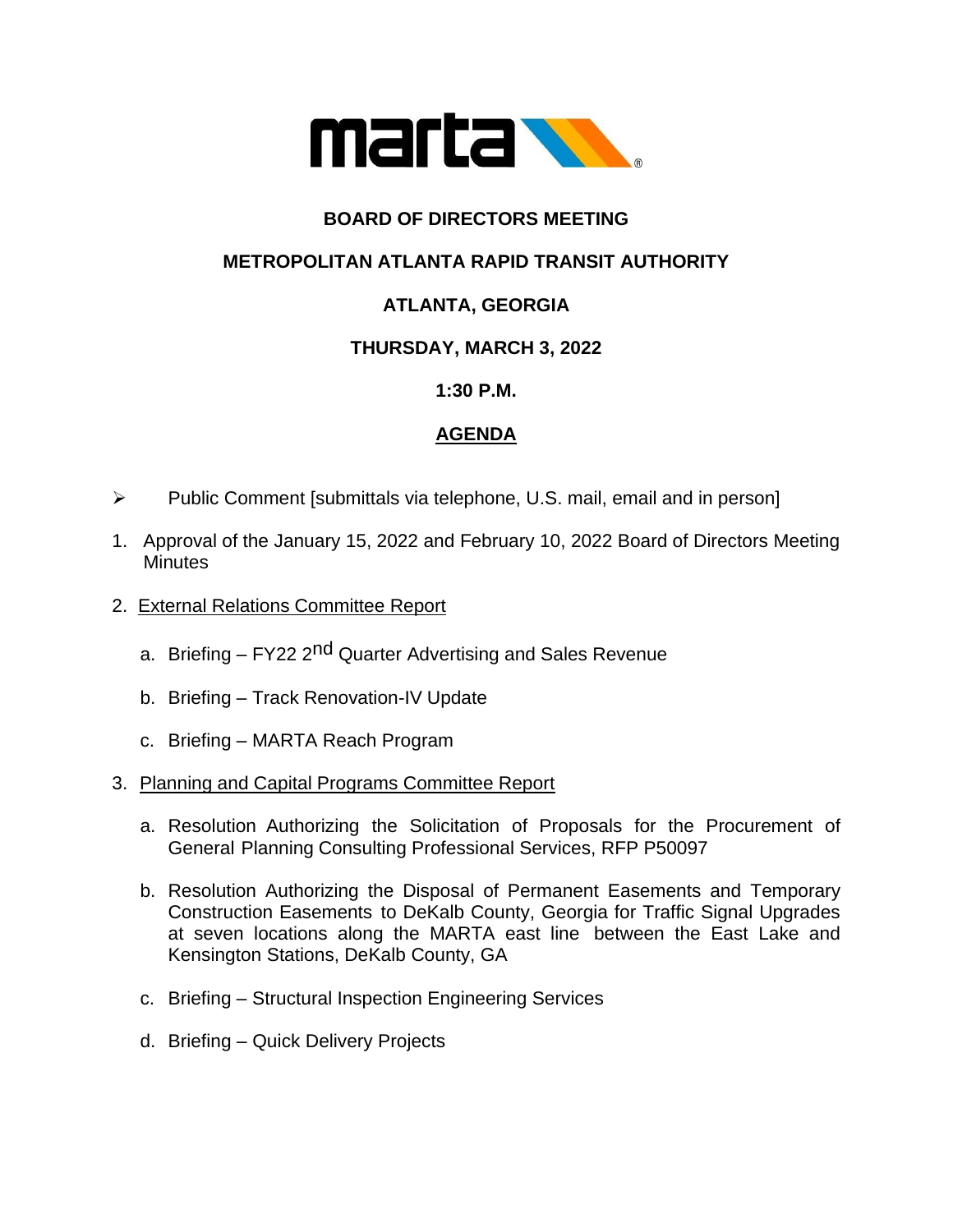#### 4. Operations & Safety Committee Report

- a. Resolution Authorizing the Award of a Contract for the Procurement of Threat & Vulnerability Assessment, Training & Exercise, RFP P47755
- b. Resolution to Rescind the Award to Tyler Technologies, Inc. and an Approval of Award to Central Square Technologies, LLC for Police Computer Aided Dispatch/Records Management System, RFP P46669
- c. Resolution Authorizing the Award of a Single Source Contract for the Procurement of Brake System Overhaul/Repairs for Atlanta Streetcar, RFPP P49950
- d. Resolution Authorizing a Modification in Contractual Authorization for Airport End of Line Rail Car Cleaning, P49173
- e. Briefing FY22 December Key Performance Indicators (Rail Operations)

#### 5. Business Management Committee Report

- a. Resolution Authorizing the Award of a Contract for the Procurement of Rapid7 Managed Monitoring Services, RFPP P50073 Utilizing the State of Georgia **Contract**
- b. Resolution Authorizing the Renewal of Excess Workers' Compensation Insurance Coverage
- c. Resolution Authorizing the Award of a Contract for the Procurement of an Automated Parking and Revenue Control (APARC) System, RFP P40193
- d. Resolution Authorizing the Approval of the 2022 2025 Title VI Program
- e. Briefing FY 2022 December Financial Highlights and Financial Performance **Indicators**
- 6. Resolution of the MARTA Board of Directors Authorizing an Increase in the Maximum Authorized Contract Value of the JRMT Joint Venture for Capital Programs Management Services, Contract No. P43871
- 7. Resolution Authorizing a Six (6) Month Contract Extension and an Increase to Planning Support and Technical Services, Contract P39820
- 8. Resolution Authorizing the Solicitation of Proposals for the Development of Parcel D4166 at Oakland City Station